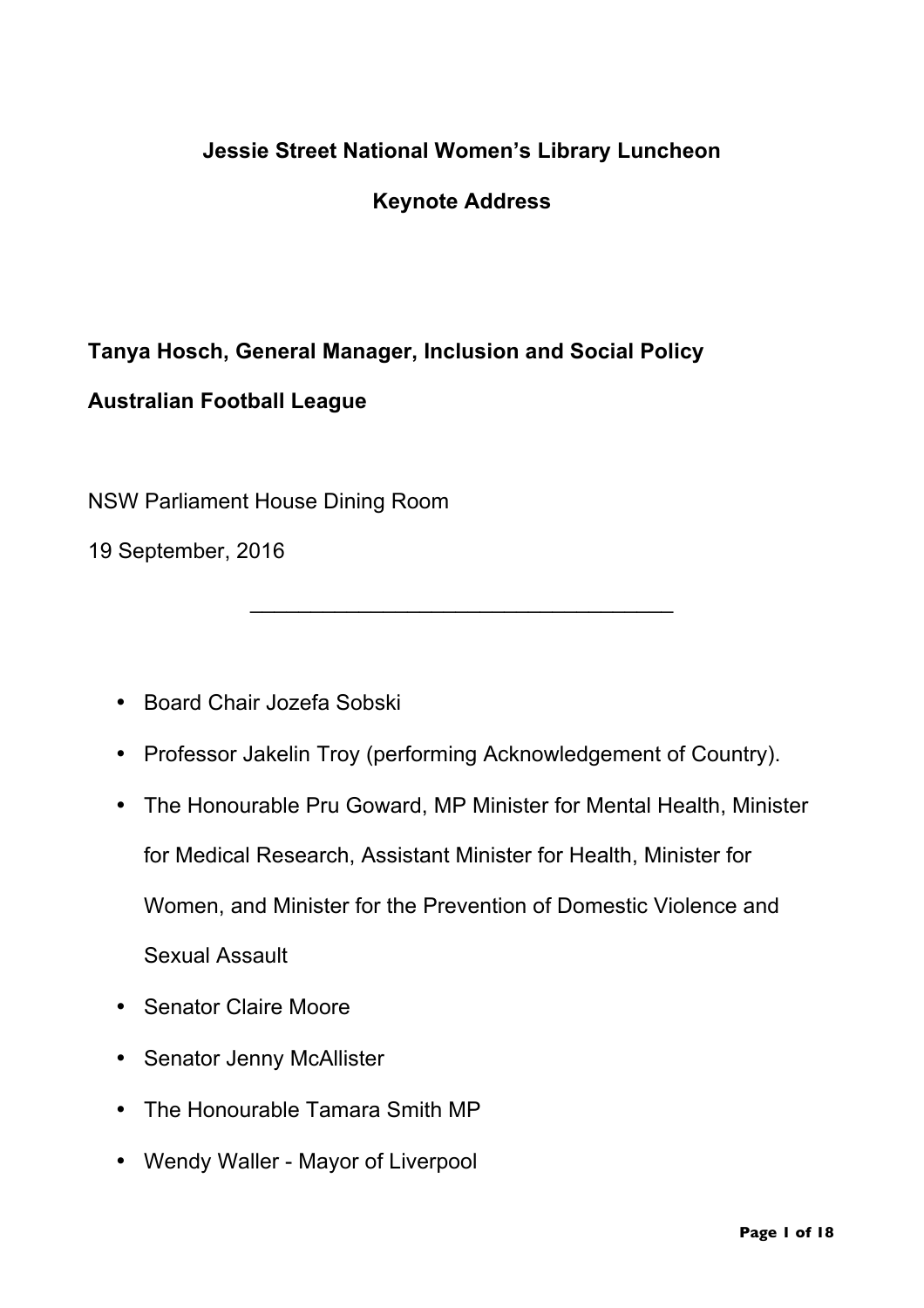- Friends, volunteers and supporters of Jessie Street Library
- Distinguished guests ladies and gentlemen

There are also some special friends here today who have supported me over recent years and I'd like to acknowledge them too: Ruth McCausland, Jason Glanville, Shannan Dodson, Charlee-Sue Frail, Cait Riminton and Chloe Wighton.

Thanks for inviting me to speak today. I first want to acknowledge the traditional owners of the land we're on, the Gadigal people of the Eora nation. I offer my respects to their elders, past and present.

I was recently recruited by the AFL to run their inclusiveness programs and social policy development - an extraordinary opportunity I found too compelling to resist. Like any new job - in this case new to me but also previously non-existent - there's a learning curve that looks a lot like a vertical line at the beginning.

In passing - and in keeping with the themes I want to discuss today - I'll just note that I am the third ever female and first ever Indigenous Australian to work in the executive management ranks of the AFL.

And I want to congratulate them. Because it's they who recognised that deficiency and acted to rectify it. And I'm a huge fan of recognition.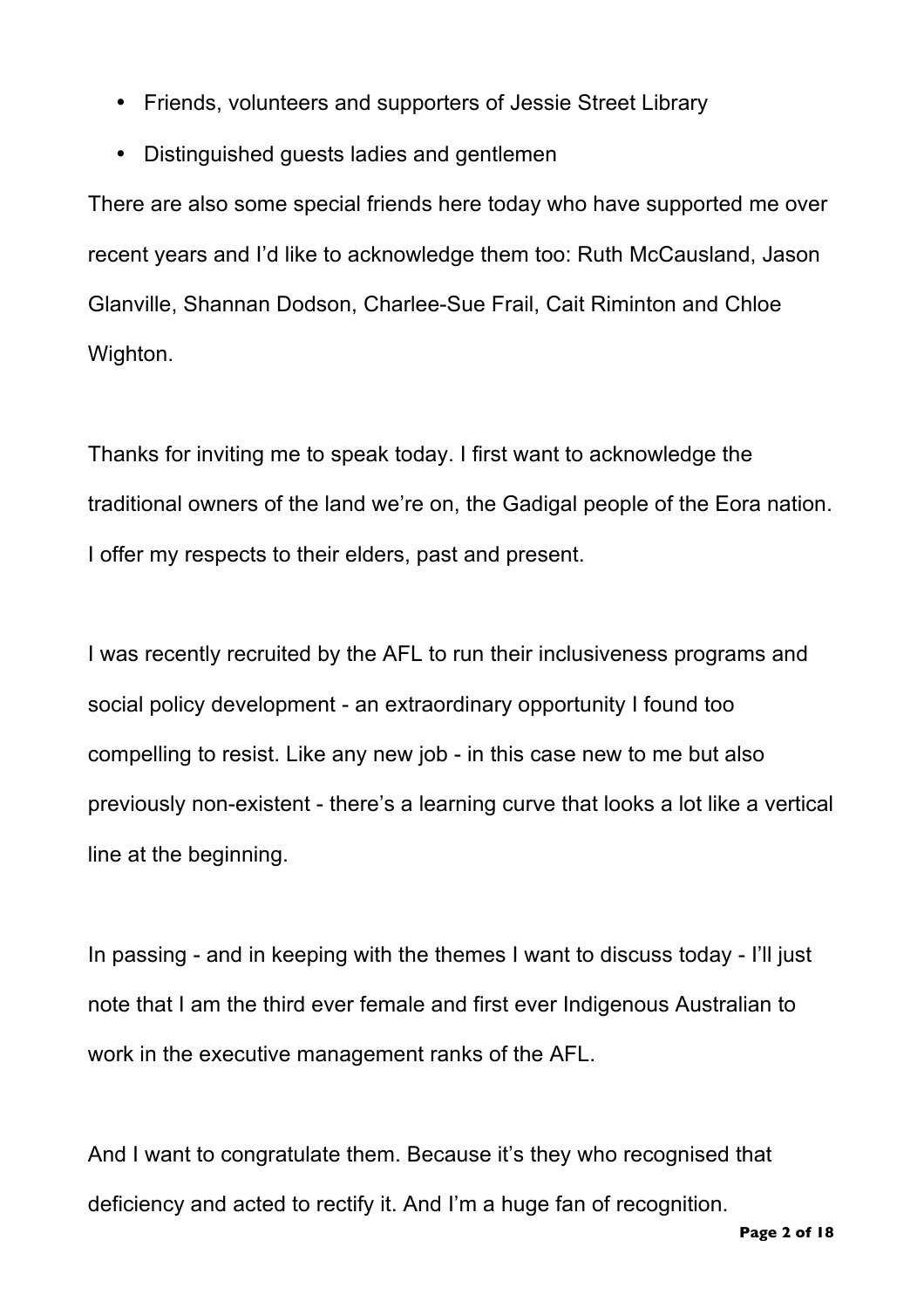This also means I now work in Melbourne - a lot anyway - and live in Adelaide - as much as I can anyway. So lately the prospect of popping up to Sydney for a luncheon would not normally fill me with 'drop everything' excitement. But some time ago when I was invited to address this function I said yes in heartbeat. It was genuinely a 'drop everything' response. It is an honour to be asked to give a speech in recognition and memory of a remarkable woman. I am truly humbled. Thank you so much for having me.

Jessie Street, the woman and the remarkable library that bears her name, are both extremely important and their value to Australian society cannot be overstated. So to be asked to speak about the woman, and in order to support the work and continuance of the library, is a rare honour.

So today I want to say a bit about this remarkable woman and her indelible mark on modern Australia. I'll touch on some other matters too, since I've been heavily involved in an important project of reform myself for the last few years and I use every public forum I can to make clear why it matters so much.

The Ursula K Le Guin quote the Jessie Street library uses as a tagline could not be better chosen. It is perfectly apt: "To keep women's words, women's works, alive and powerful."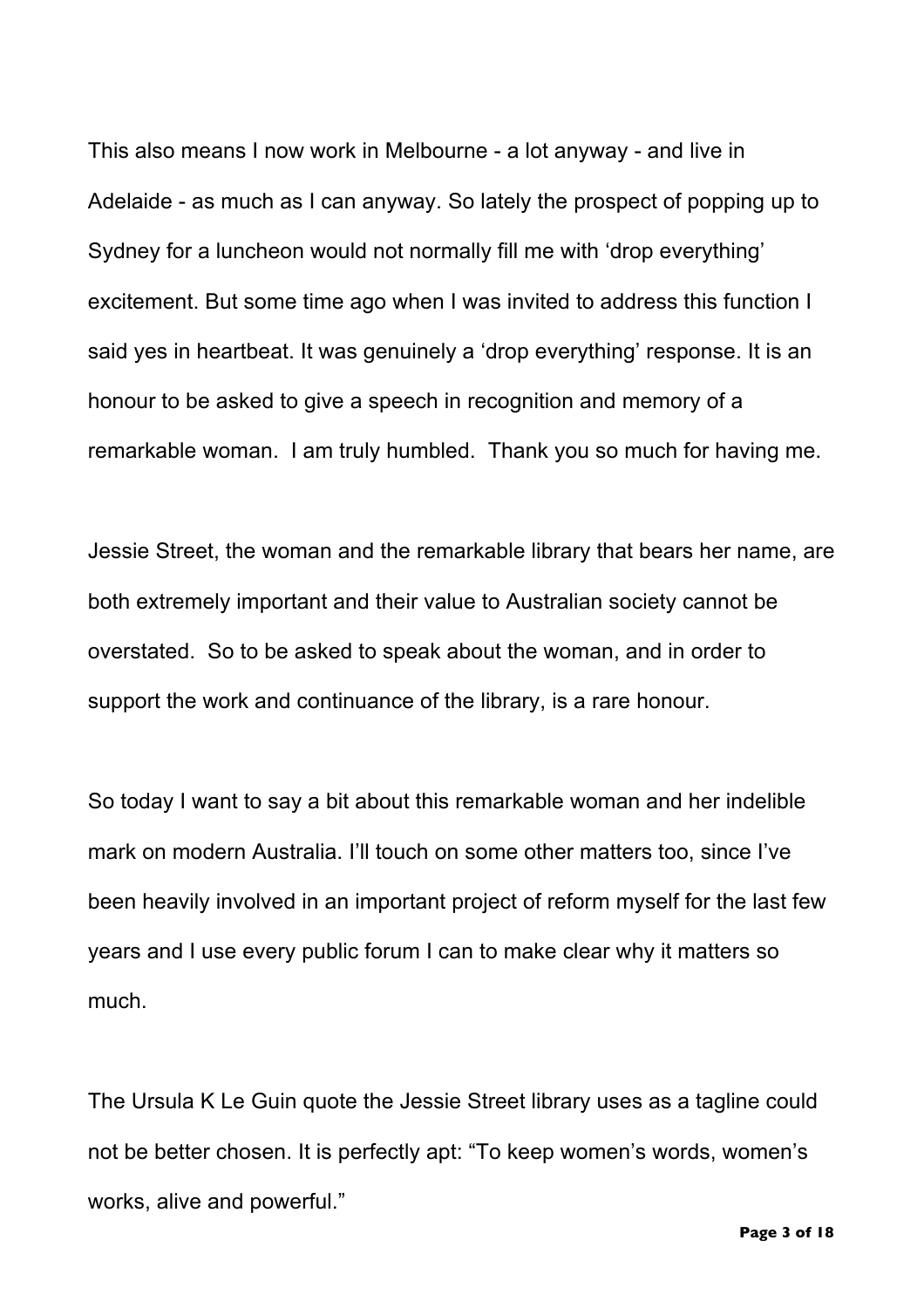In keeping true to that guiding statement of purpose, the library contributes to something even more important - keeping Australian women themselves alive and powerful.

Jessie Street was a feminist. She fought her whole life to improve the lot of women and to win for them access to the same opportunities enjoyed by men.

I realised the significance of this in my own life at the age of 22 when I got a job at the Women's Information Switchboard in Adelaide. It was started in the 70s by Deborah McCulloch, who had been Don Dunstan's women's adviser.

When I got there it was a 12 hours a day, 7 days a week 'information service' for women. What that meant in reality was it was a crisis line mainly used by victims of sexual assault and domestic violence. They needed professional help, counseling, refuges and safe accommodation options but there was frequently very little available for them.

So I talked myself into a job with the Office of the Status of Women to find out why policy priorities didn't adequately address these needs and down the rabbit hole I went. I will point out, that if it weren't for those amazing feminists at the Women's Information Switchboard, I wouldn't be where I am today.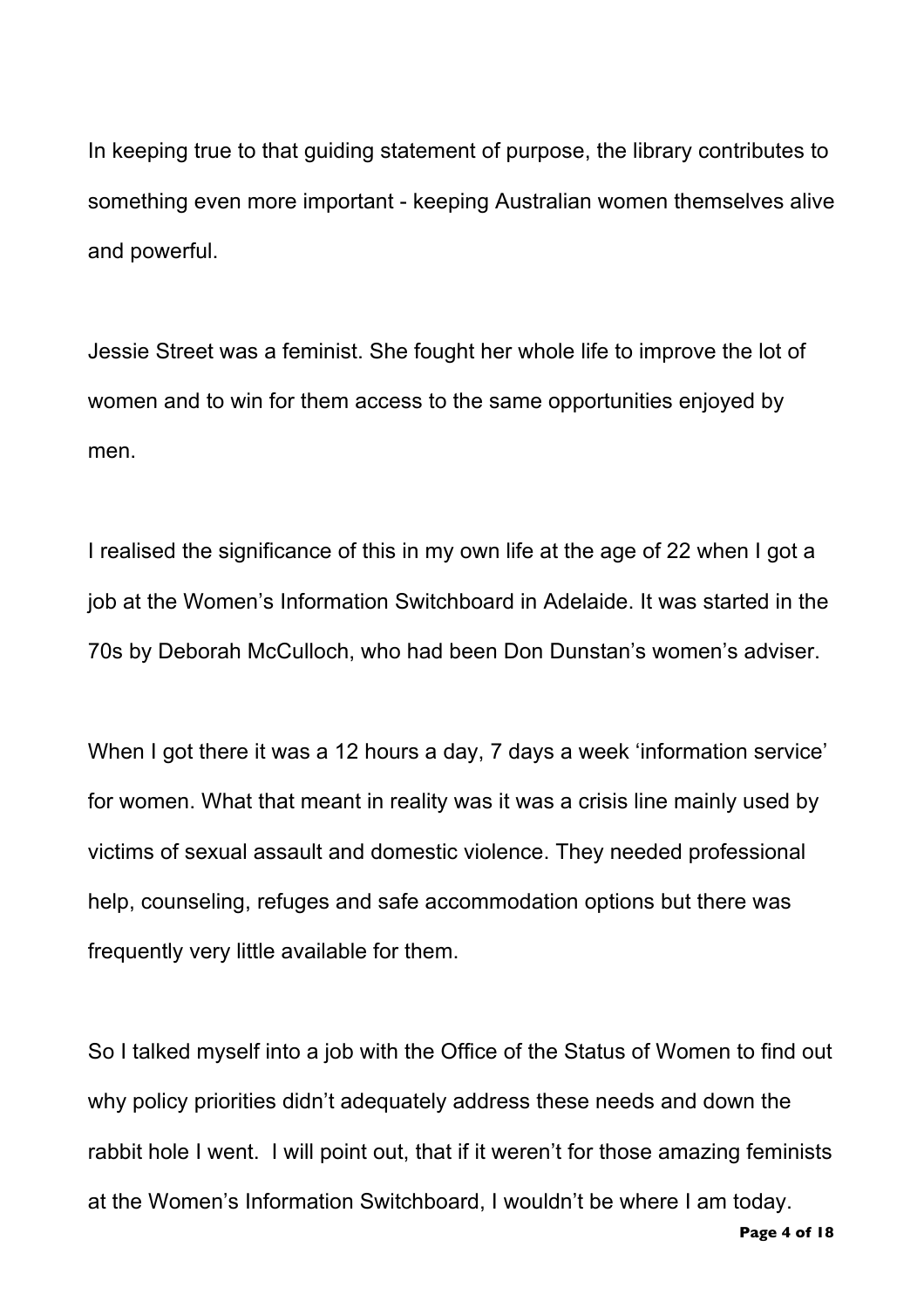They inspired me to at least try to make a difference and told me I was capable. I think it may be the first time I had ever been told that.

It was directly from that experience that I went on to study and to a whole different course in life. I went to university because I understood I was now a feminist and I wanted to take some control of my circumstances and try to make my own way in the world. Women like Jessie Street are the inspiration for decisions like that.

Jessie Street was a fighter. She was a woman born to comfort and privilege but also that rarest of people, especially in her time, a woman who could not abide injustice and the rampant unfairness she saw all around her in early 20th century Australia.

She never developed that happy capacity to enjoy wealth and polite society by ignoring dire poverty and cruel mistreatment of people in the same city she lived in. And Sydney in 1910 or 1920 was really more of a town. No one was very far from anyone else. The well-heeled genteel Rose Bay was only a few miles from the desperate squalor of workers' slums like Woolloomooloo and Paddington. Not to mention Redfern.

You had to try hard not to see it and she refused. Jessie's gaze was unflinching and she understood the meaning of what she saw. To her it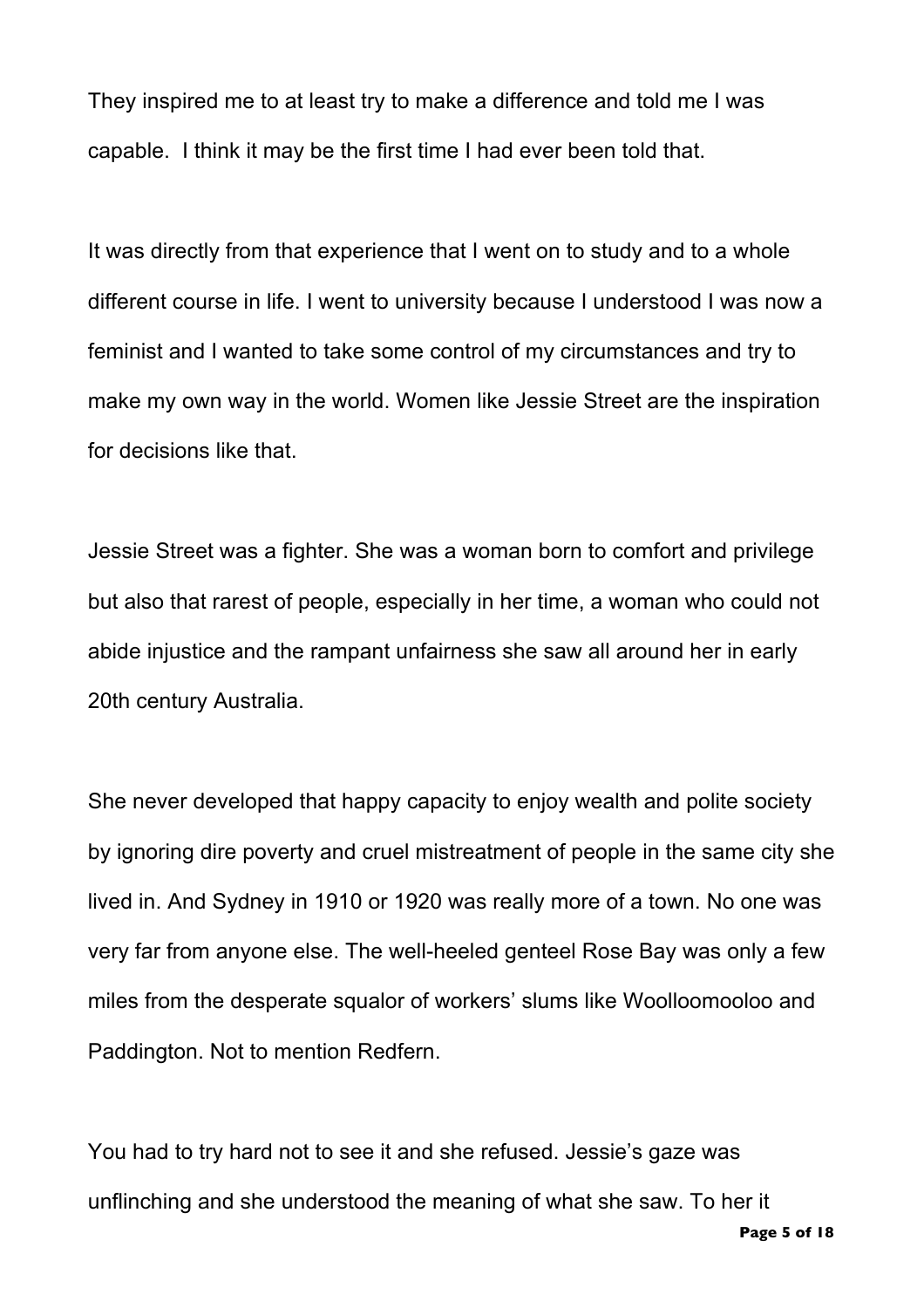meant big changes were urgently needed, radical changes, changes in which the comfortable classes had no interest but which decency and modernity just demanded.

I would never describe any woman by her relationships to men, but the degree of Jessie's fierce independence of thought and radical personal departure from the *mores* of class and privilege that defined her age can be appreciated by reflecting on her family.

Jessie Street, we can say with confidence, is the only person in history to have been a daughter-in-law, wife and finally mother to three Chief Justices of the Supreme Court of NSW. That's how 'establishment' she was, how embedded in the educated, wealthy elite of Sydney society.

Or rather, that's how 'establishment' she was expected to be. It's this that makes her tireless activism for social justice, for women, for Indigenous Australians and for international peace all the more special.

In 1956 she became Australia's representative in the Anti-Slavery Society in London. She'd been there for six years, pretty much ever since her husband, Sir Kenneth, was appointed Chief Justice. I will come back to her there in London, in 1956, presently.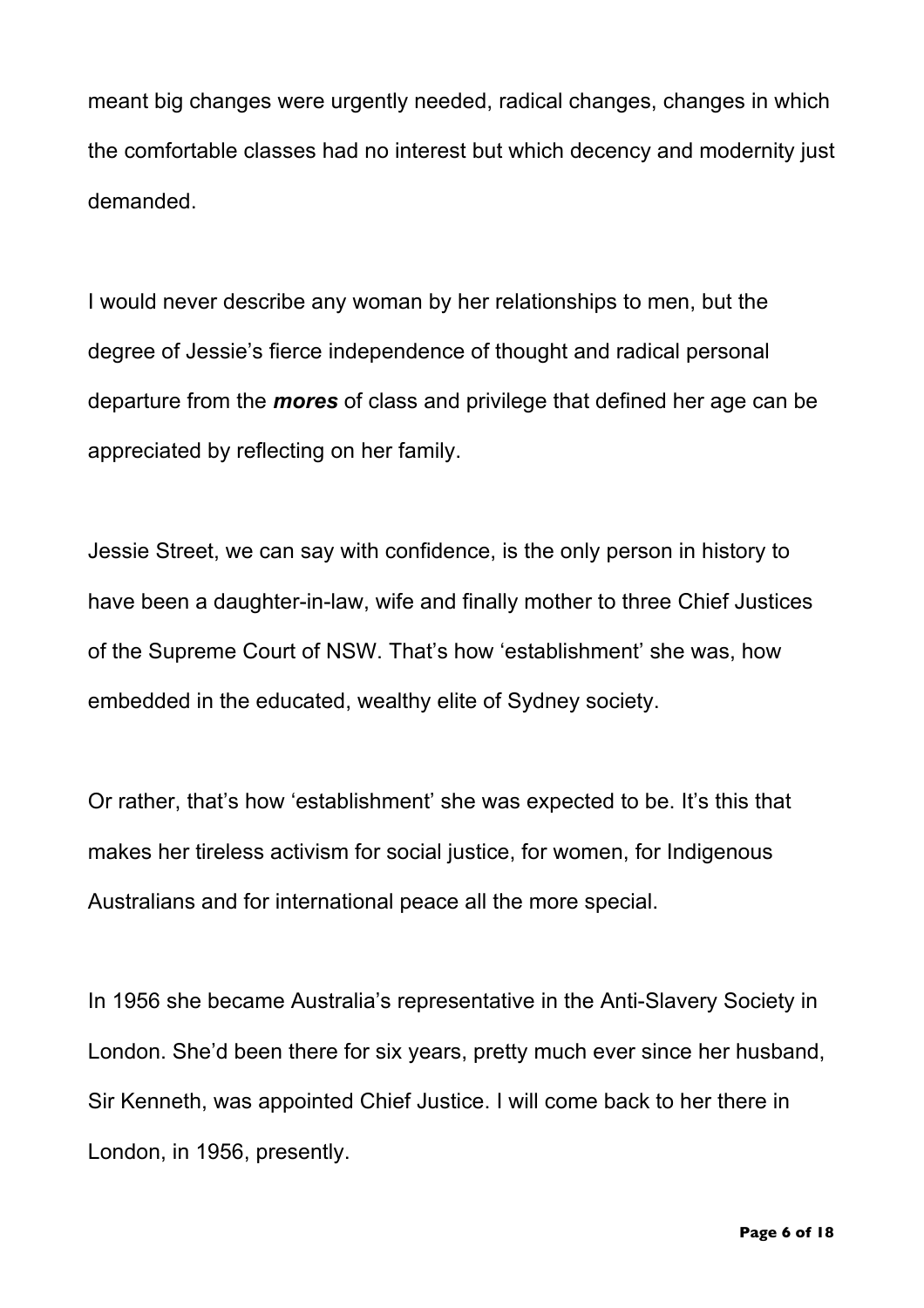Reconciling the position of Chief Justice with Jessie's well known social and political views must have been painfully difficult at the polite society end of post-war Sydney.

After all, in 1943 she had stood as the ALP candidate for the famous federal seat of Wentworth – and nearly won it!

She had another crack at Parliament in 46 but was soon called to higher duties.

She took herself off to London, away from the bunyip aristocracy. It seems Sydney then was a place where you just could not be the wife of the state's senior judge and maintain your public profile as a campaigner for social and economic fairness.

We can suppose the expectation was that you would quietly abandon your 'causes', learn to ignore the flagrant injustice all around you and perhaps take up charity work and tea parties. So she left.

In earlier visits to London with her parents in her early 20s, she volunteered at a centre that cared for young women who had been arrested as prostitutes.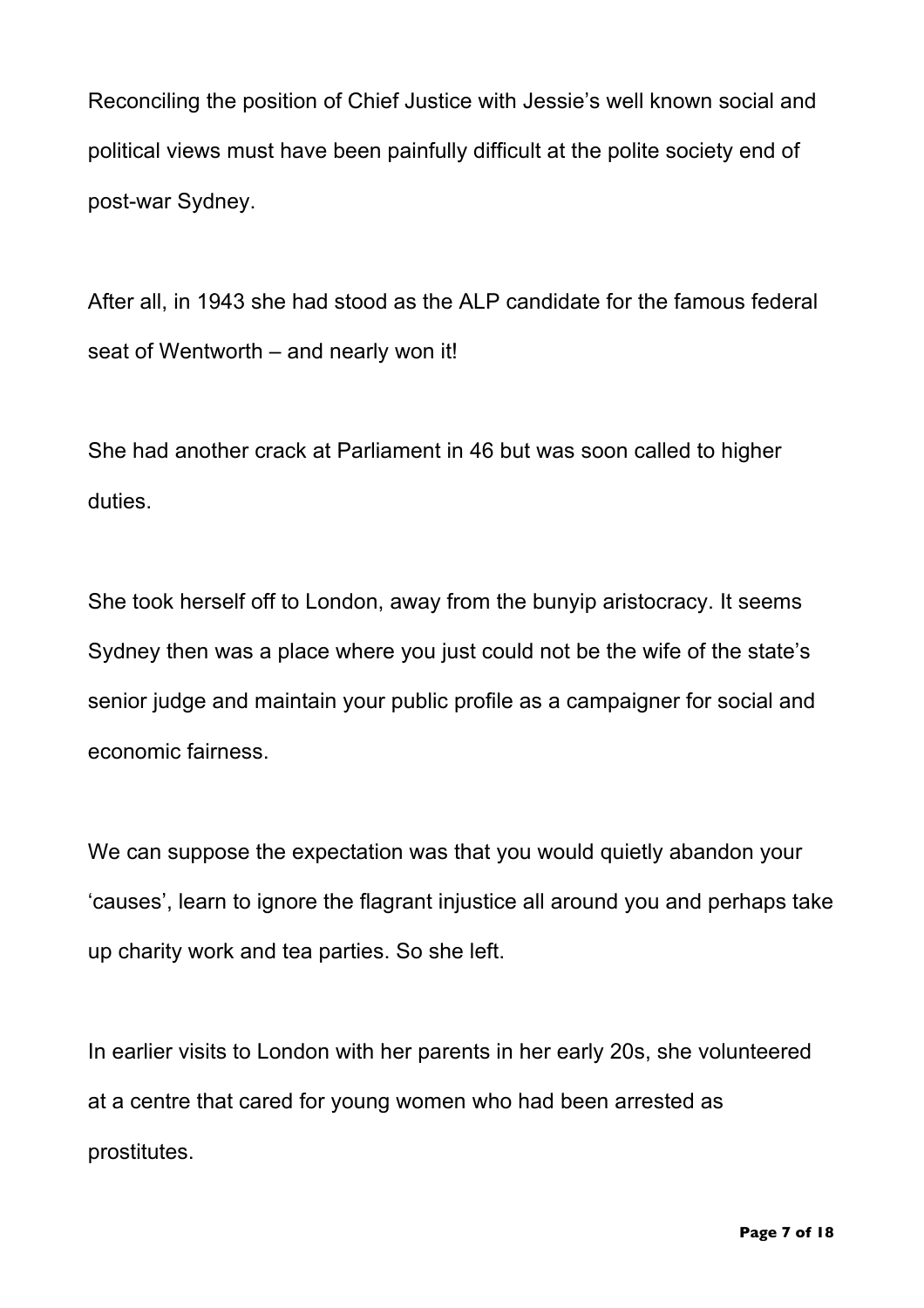Injustice made her angry, it fired her up. It drove her across the globe. Most importantly, it called her to action. She set about fighting it, campaigning against it.

Unfairness in general attracted her ire, but two strands in particular electrified her campaigning zeal: the institutionalised discrimination directed at women and the marginalisation, neglect and impoverishment of Aboriginal and Torres Strait Islander Australians.

As a Torres Strait Islander woman myself, you can see that she is a woman after my own reforming heart.

Jessie understood and embodied what I have learned is crucial to successful movements for social justice: relationships. That to forge positive social change - and particularly constitutional change - you need to connect with others, including understanding what they value and what makes them tick, to convince them to come along with you towards that bigger goal.

Sometimes that requires challenging people, confronting them about our true history and their complicity in a status quo that has dispossessed and disenfranchised Indigenous peoples. And sometimes that requires appealing to their best selves, flattering their generosity and their influence.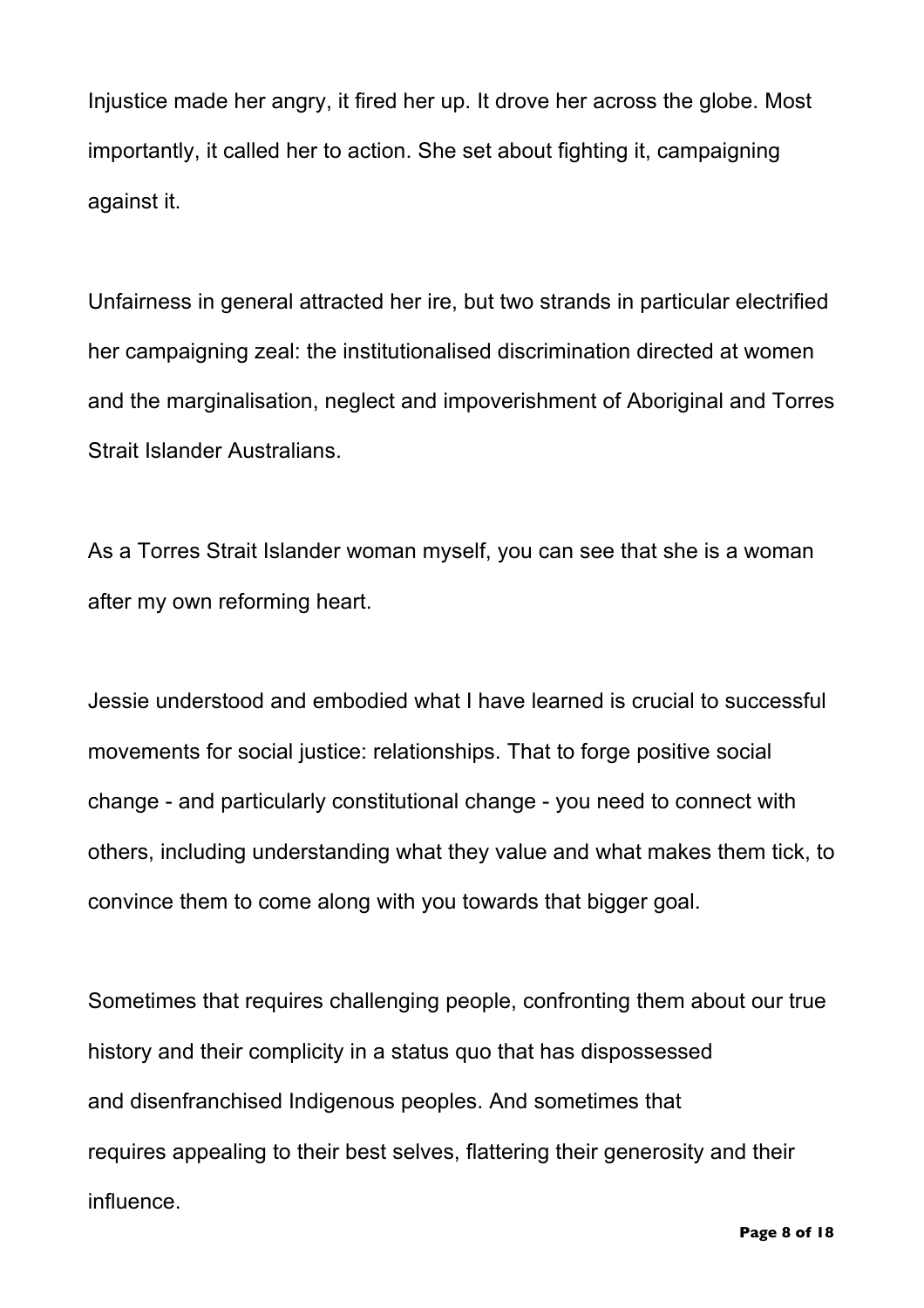But at all times it requires making sure that your ego does not trump the social change that you are seeking. That you do not get so caught up in the importance of your own voice that you cannot listen, that you cannot be humble, cannot be adaptable, cannot learn along the way.

Consensus rather than conceit, is crucial.

The focus required to change the constitution - the dedication, the personal sacrifices, the time away from family, the ability to withstand misdirected anger and criticism - this focus must not be so single-minded that you stop understanding that true social change is not about one individual.

Jessie understood this. She stepped up and dedicated herself to fighting injustice, but she did so as a collaborator.

And this is her lesson and her legacy to us.

It is still overwhelmingly women that I see undertaking this kind of leadership every day in Australia. This is the work that is all too often unseen, undervalued, and taken for granted in our communities.

This is the tireless work by women that goes on in neighbourhoods, in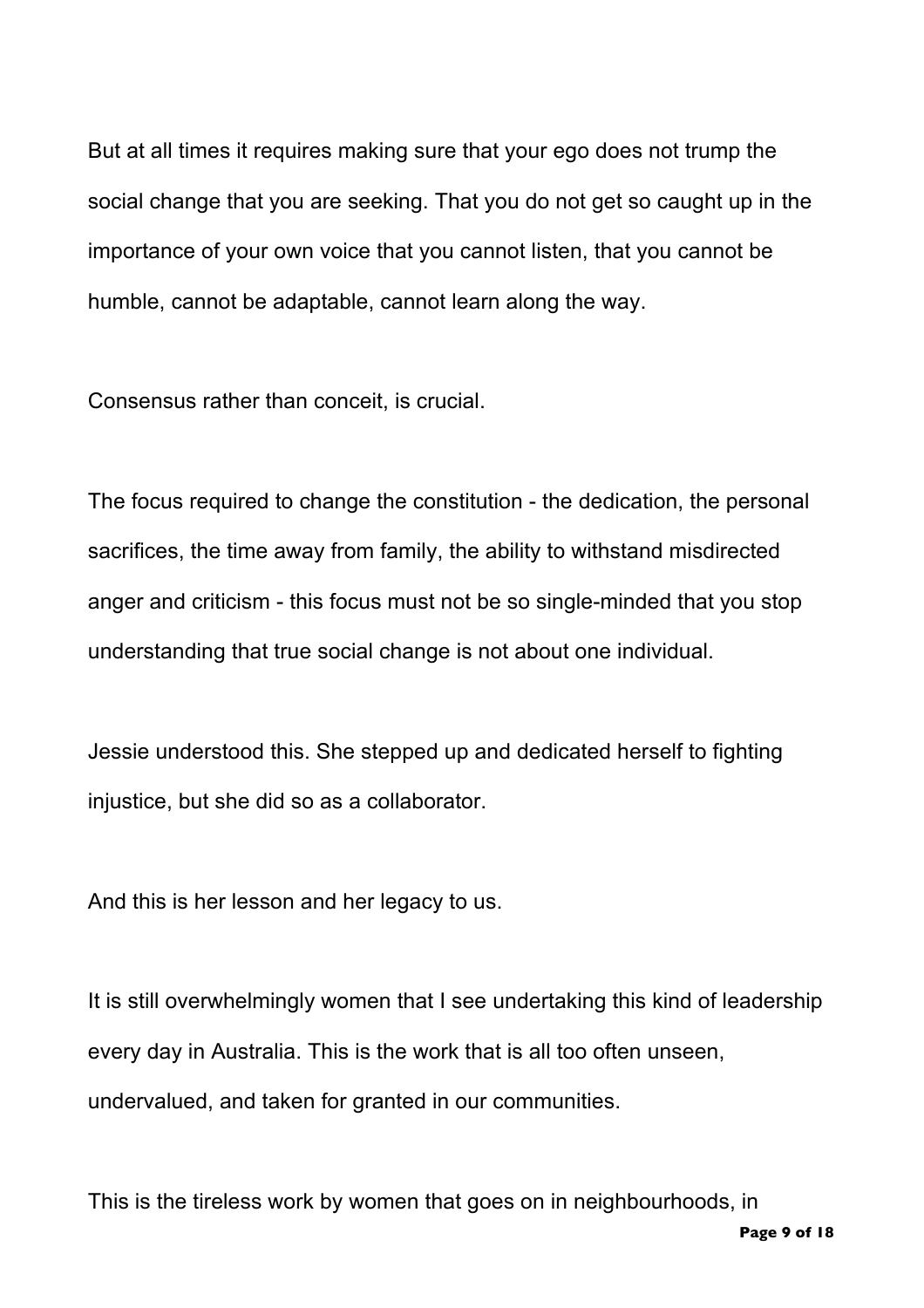schools, in workplaces, in social movements, in parliaments. And it is these relationships, these connections, this trust that is built which are the bricks and mortar of our democracy."

## **Now back to Jessie Street**

Jessie understood that Indigenous Australians had suffered a double calamity. In pre-European Australia they lived from the country, the land and waters - for 40 or 50 millennia. They cared for it, managed it, knew it intimately and in return it gave them a good living. Then it was taken.

So they had nothing. Modern Australia made no provision for people who depended completely on their land for survival and whose land was now comprehensively stolen. It's worse than that. Modern Australian didn't acknowledge they existed.

During Jessie's formative years in the early nineteen hundreds - something critical was happening in the story of Australia.

The British colonies that had established their various, pretty tenuous toeholds on this continent starting less than 120 years earlier, came together to forge a nation.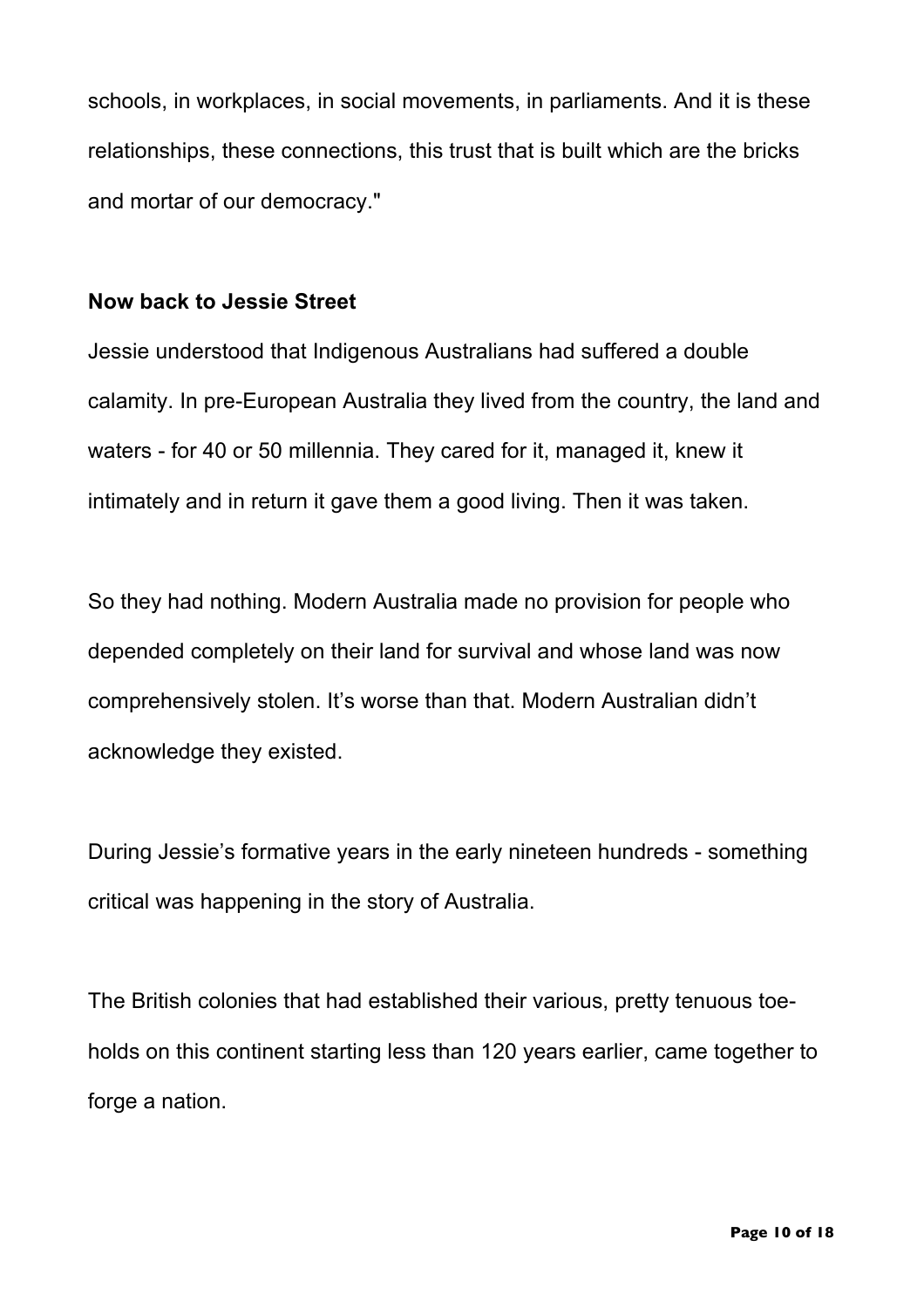They would write an Australian constitution, petition the 'mother country' back in London to pass it as an Act of the British Parliament and establish our Commonwealth Parliament and the nation of Australia as we know it today. These are dramatic events in the life of a 12 year old girl who was raised in a 19th Century colony. She now lived in a State called NSW, in a nation called Australia.

While those who lived best in this new Commonwealth - like her own family might have found plenty to be excited and optimistic about in the newly minted nation, as Jessie matured and learned and understood her world, she found plenty not to like about it, plenty that needed fixing.

Jumping forward, we earlier left her in London in 1956, ensconced with the Anti-Slavery Society. That body at the time was seriously considering bringing a case before the United Nations regarding the egregious neglect of human rights in the treatment of Aboriginal and Torres Strait Islander Australians.

They sent Jessie back to Australia to compile the required information.

A decade earlier, Jessie was the only woman in the Australian delegation to the United Nations Conference on International Organisation in San Fransisco. There she was instrumental in have the word 'sex' inserted into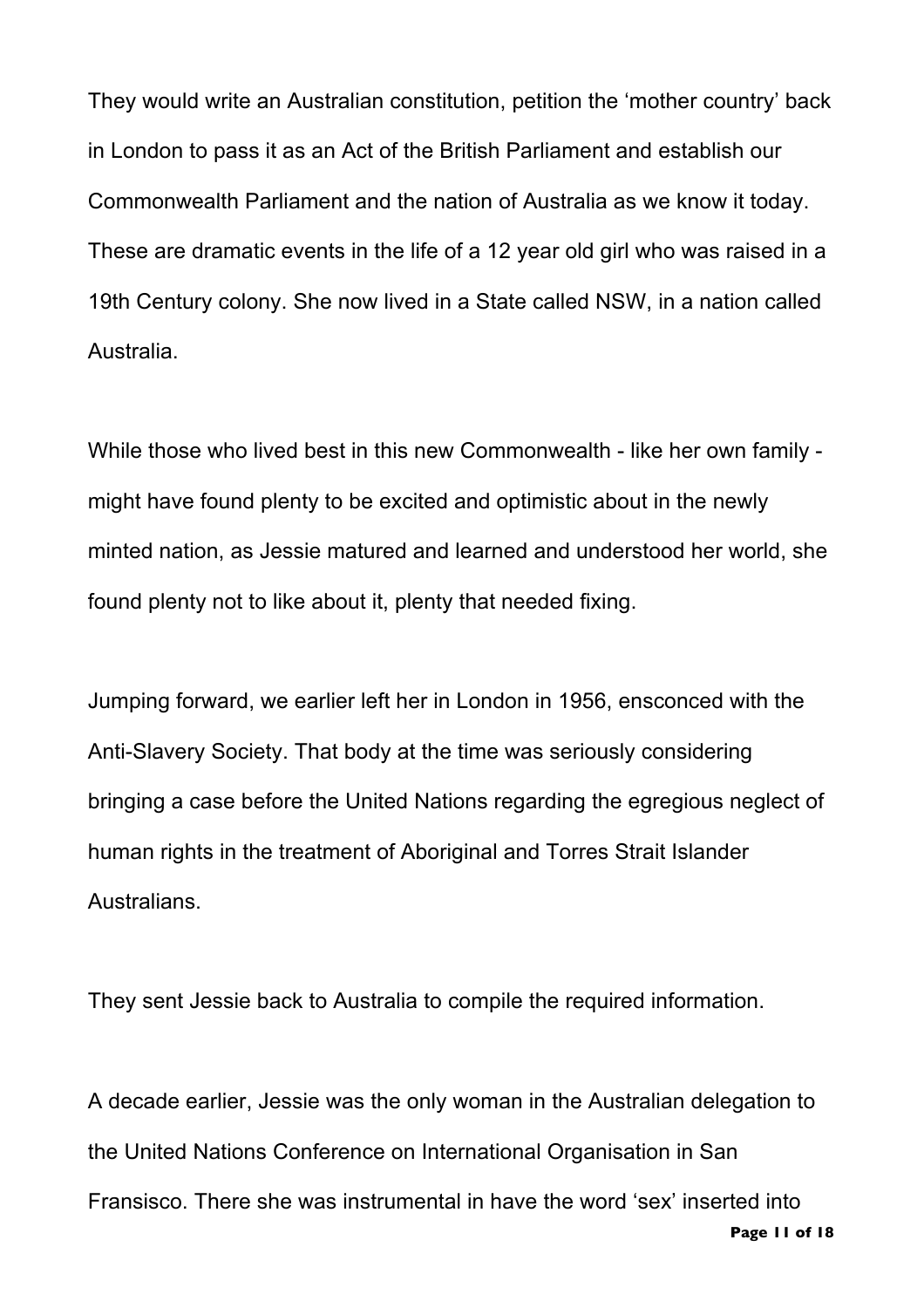the line 'without distinction as to race, sex, language or religion' all through the Charter of the United Nations. Until Jessie and some other formidable woman got involved, it hadn't occurred to the blokes to include that.

It was her task investigating the treatment of Indigenous Australians that put her in touch with people who would inspire her next crusade. She already knew Faith Bandler from the peace movement and through her she met Pearl Gibbs in Sydney. She met Shirley Andrews from Victoria and through her Charles Duguid from South Australia, and Mary Bennett, Don McLeod and John Clements from Western Australia as well as many others across the country.

What you had there was a movement, a powerful force for change. They drew up plans for a national Aboriginal affairs body. Jessie become convinced that one of its most urgent priorities must be to campaign to amend the Australian Constitution to give the Commonwealth powers to make laws to rectify the entrenched injustice.

**The oft-cited quote from Faith Bandler many of you will know, but it always bears repeating. She said Jessie phoned her late one night in 1956 saying "You can't get anywhere without a change in the Constitution and you can't get that without a referendum. You'll need a**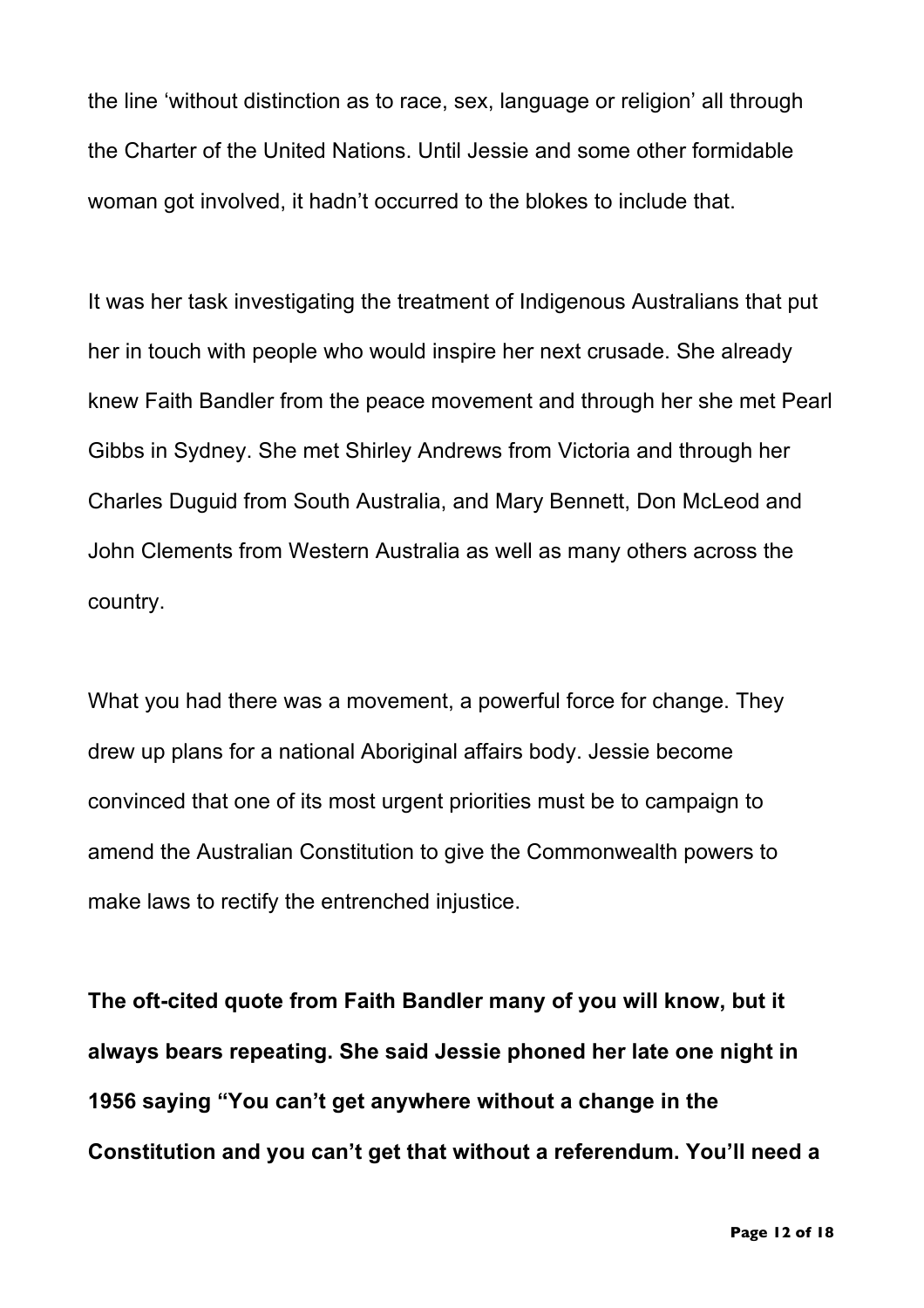**petition with 100,000 signatures. We'd better start at once." It was her signature approach.**

These are the people who comprised the movement that campaigned and persuaded and organised for more than another decade to achieve that rarest and most difficult goal in Australian politics - a successful referendum to change the Constitution.

Not just successful, the most successful ever, with more that 90% of electors voting to include Indigenous Australians in census counts and allow the Commonwealth to make laws for their benefit.

I said earlier I would cover some more contemporary matters too.

For over the past four years I've been fully immersed in another campaign for a successful YES vote to change the Constitution. The changes we seek are simple to grasp.

The Constitution drafted and promulgated all those years ago when Jessie Street was young, virtually ignores the existence of Indigenous Australians. It is full of detail about currency and taxing powers and import duties and lighthouses while ignoring the oldest continuous human cultures on earth and the people who owned and occupied the country for maybe 50,000 years.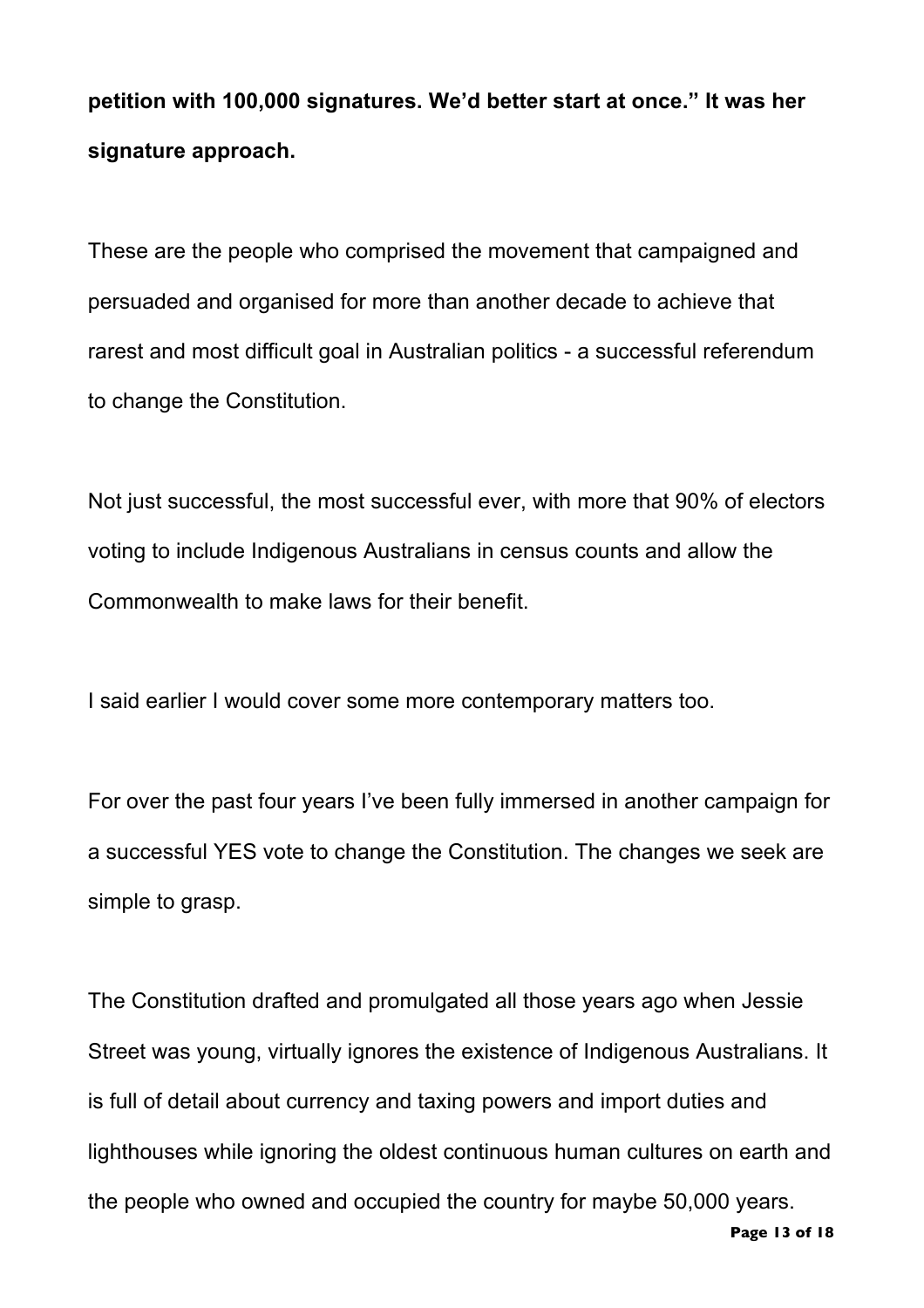The **120 year** people drew up and documented a new nation that simply did not include the **50,000 year** people. Their document also contains provisions that allow for discrimination based on race. Both these facts about our Constitution need to be fixed. We hold these truths to be self-evident.

RECOGNISE has campaigned to build public support to do just that and has had remarkable success. Like Jessie's 100,000 signatures, we've amassed close to 300,000 Australians who've registered their details on the Recognise website to express their support. The research shows awareness of the issue growing rapidly and, even better, as awareness grows, support only solidifies.

All significant political parties support the campaign. It should be a lay-down misère.

What could stand in its way? There are a few members of the conservative commentariat who try to pretend that simply recognising Aboriginal and Torres Strait Islander Australians, our mind-boggling history here and profound connection to this country, will somehow magically create two classes of citizen. It's nonsense but you've got to expect a bit of that.

**Page 14 of 18** That line of thinking could never defeat the popular support for this idea. If you want evidence of that, tune in tomorrow and watch the much anticipated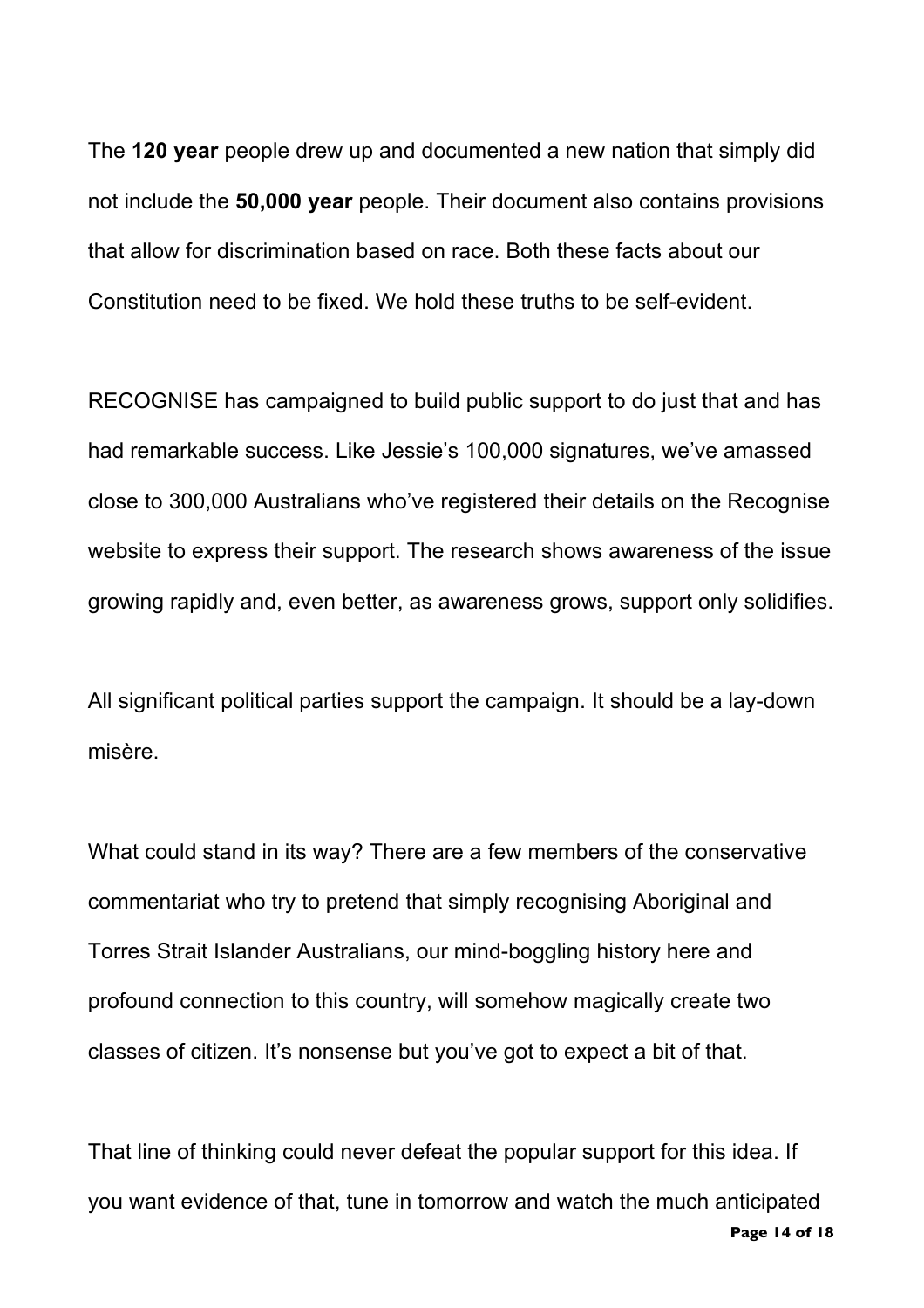documentary in which Andrew Bolt debates this question with Linda Burney. I haven't seen it obviously, but I think I know which of those two will prevail in that discussion.

## **No, the thing that could defeat this is the fallacy that this change is not worth making unless a list of other reforms are won simultaneously.**

Just recently this notion has emerged that Constitutional Indigenous recognition and dealing with the racial discrimination is somehow a poor substitute for, or even a barrier to, other goals like treaties and or other broader political, social, cultural or economic aspirations.

I can't remember another case where such unreasonable demands were placed on such a reasonable proposition. It's like: "Do you want workplace safety laws?". "No! Not without a 35 hour week and extra sick leave. Without that we may as well be killed at work."

If you ask me, are you, Tanya Hosch, in favour of a treaty or treaties between Australian governments and Indigenous Australians such as exist in New Zealand and many other countries?, I'll say "Hell yes".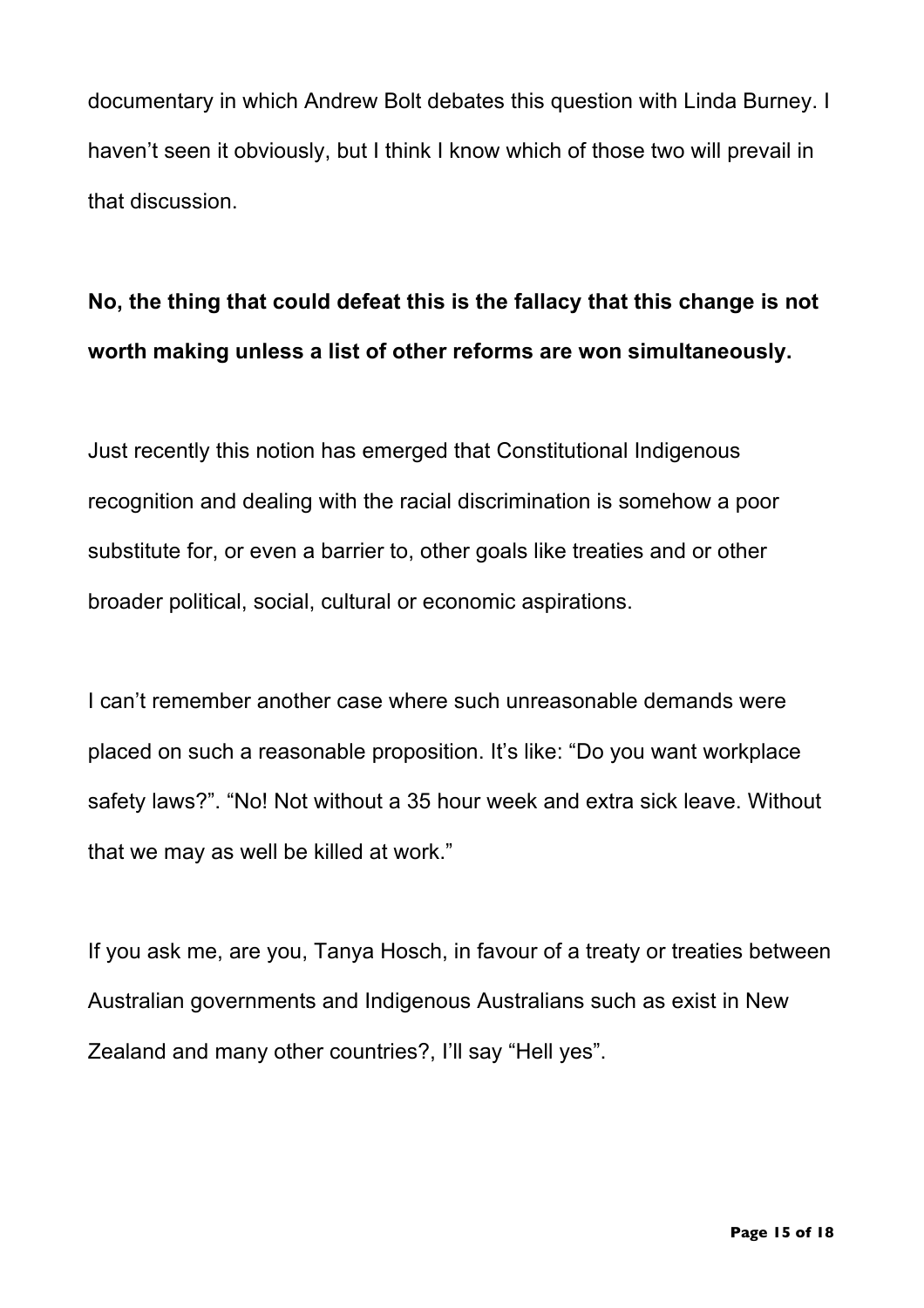The RECOGNISE campaign is zero impediment to that. Arguably if it succeeds its popular good-will, can roll on and form the groundwork for all kinds of other reforms.

If you ask me, would Jessie Street have been in favour of such treaties?, I'd say "I would bet my house on it". Would she also have supported the RECOGNISE campaign? Well, in the late 1950s she actually drafted a Constitutional amendment to remove discrimination. It was her amendments that eventually found favour in the 1967 referendum.

But would Jessie have accepted that 1967 and the years of campaigning that led to it were not worth doing because they didn't also deliver a treaty? I find it hard to believe she would not.

Jessie Street was a woman capable of fighting many battles and conducting many campaigns in all directions, often simultaneously. They all shared the theme of making the world a more peaceful, equitable and humane place but they were quite disparate struggles.

She was a hockey enthusiast at uni and became great champion for women's sport. That's while campaigning for child and mother endowment payments, women's rights to continue working after marriage, sex education, sexual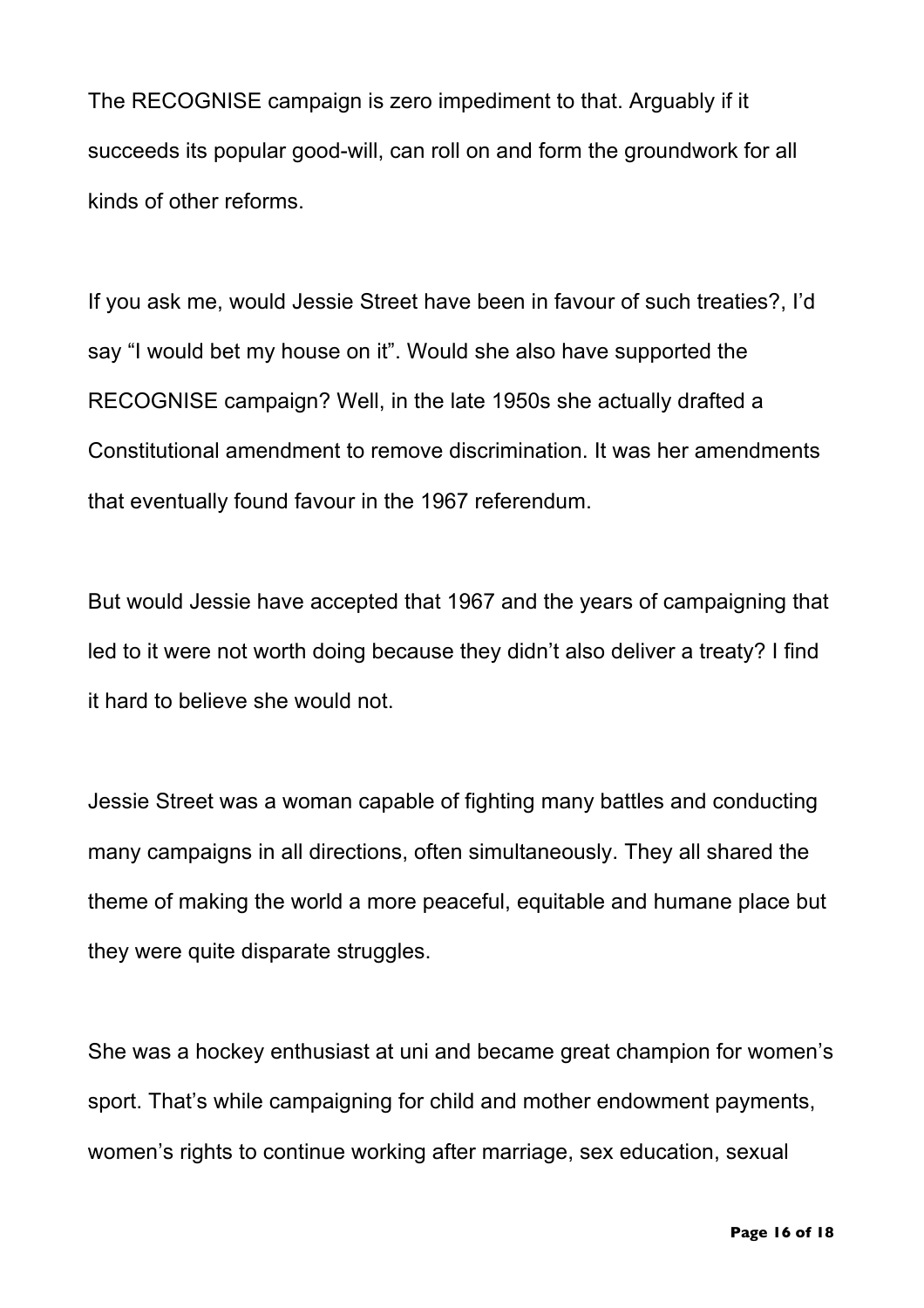health services, the first industrial award for nurses and a hundred other things besides.

When the 1936 Olympic team was announced, it included one woman. Jessie immediately launched a campaign to select more women.

I mentioned earlier, I now work for the AFL. Recently I attended a function in Darwin where they named the Northern Territory team of the century. Of the squad of 22 so honoured, four were non-Indigenous.

These are tough men, some getting on in years, some who have already left us. When their names were recognised in that roll of football honour, many wept openly. Some said they felt it was the first time in their lives they'd been really recognised for anything.

Recognition - that's how powerful and important it is.

I want to finish on this point about Constitutional referenda themselves. They are fiendishly hard to carry and you only get one shot.

If Australia as a nation cannot come together on this now, there is every likelihood our descendants in another 100 years will still be reading the same document with its racially discriminatory sections and, as Tony Abbott